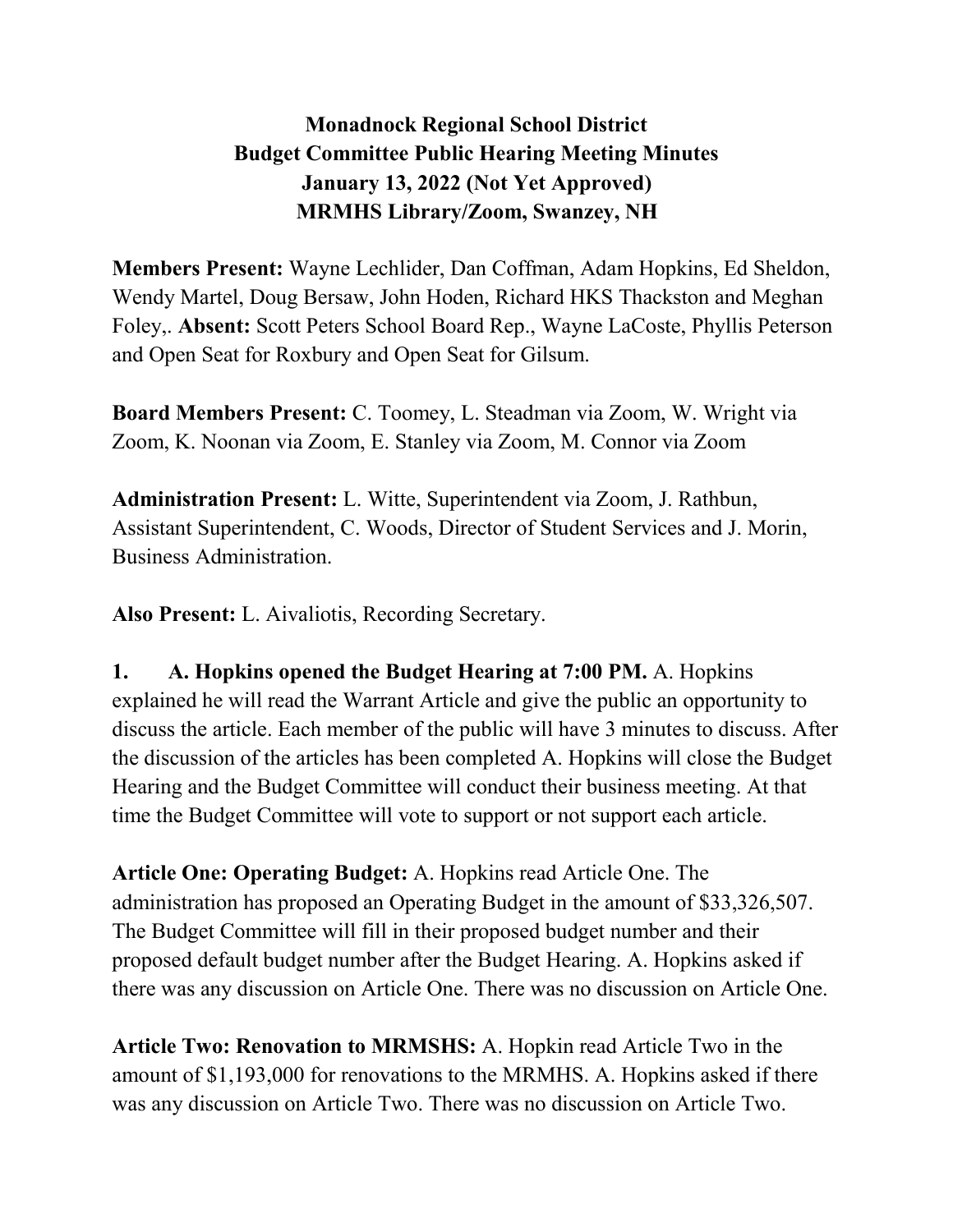**Article Three: MDEA Contract:** A. Hopkins read Article Three the MDEA 3 year contract. A. Hopkins asked if there was any discussion on Article Three. L. Steadman of Troy and a member of the School Board explained the School Board has provided the information D. Coffman had asked for. The information had been sent an hour and a half prior to this meeting. D. Coffman had not had time to review. L. Steadman said they could not get it to the Budget Committee any sooner. She also commented that this is a reasonable and fair contract for all parties. The District came away with something and she hopes it passes.

**Article Four: To discontinue the MRSD Health and Dental Expendable Trust** 

**Fund:** A. Hopkins read Article Four to discontinue the MRSD Health and Dental Expendable Trust. A. Hopkins asked if there was any discussion on Article Four. J. Morin explained we cannot put an amount in there at this time because there will be additional interest. The last amount given to the district by the Trustees of the Trust Funds was \$63,347.

**Article Five: To raise and appropriate \$63,347 to be added to the School Building Maintenance Expendable Trust:** A. Hopkins read Article Five: To raise and appropriate \$63,347 to be added to the School Building Maintenance Expendable Trust. A. Hopkins asked if there was any discussion on Article Five. There was no discussion on Article Five.

**Article Six: To raise and appropriate the sum of \$1 to be added to the Special Education Expendable Trust.** A. Hopkins read Article Six: To raise and appropriate the sum of \$1 to be added to the Special Education Expendable Trust. A. Hopkins asked if there was any discussion on Article Six. There was no discussion on Article Six.

**Article Seven: To raise and appropriate the sum of \$1 to be added to the Before and After School Program.** A. Hopkins read Article Seven: To raise and appropriate the sum of \$1 to be added to the Before and After School Program. A. Hopkins asked if there was any discussion. There was no discussion on Article Seven.